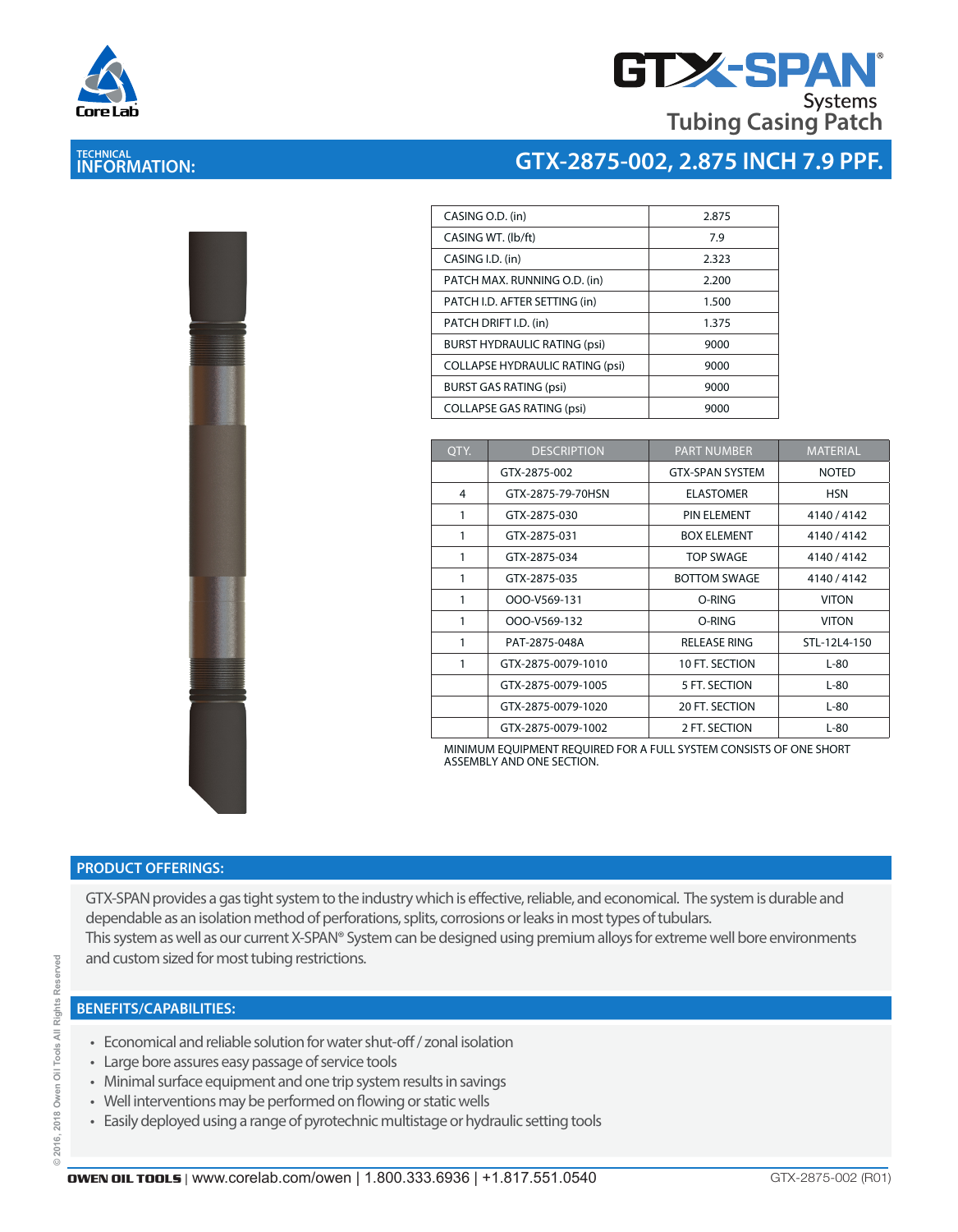

# **THE SPAN**<br>Tubing Casing Patch

## **TECHNICAL INFORMATION:**

# **GTX-2875-002, 2.875 INCH 7.9 PPF.**



| CASING O.D. (in)                       | 2.875 |
|----------------------------------------|-------|
| CASING WT. (lb/ft)                     | 7.9   |
| CASING I.D. (in)                       | 2.323 |
| PATCH MAX. RUNNING O.D. (in)           | 2.200 |
| PATCH I.D. AFTER SETTING (in)          | 1.500 |
| PATCH DRIFT I.D. (in)                  | 1.375 |
| <b>BURST HYDRAULIC RATING (psi)</b>    | 9000  |
| <b>COLLAPSE HYDRAULIC RATING (psi)</b> | 9000  |
| <b>BURST GAS RATING (psi)</b>          | 9000  |
| <b>COLLAPSE GAS RATING (psi)</b>       | 9000  |

| OTY.         | <b>DESCRIPTION</b> | <b>PART NUMBER</b>                    | <b>MATERIAL</b>    |
|--------------|--------------------|---------------------------------------|--------------------|
| 4            | GTX-2875-79-70HSN  | <b>ELASTOMER</b>                      | <b>HSN</b>         |
| $\mathbf{1}$ | GTX-2875-030       | PIN ELEMENT                           | 4140-4142          |
| $\mathbf{1}$ | GTX-2875-031       | <b>BOX ELEMENT</b>                    | 4140               |
| $\mathbf{1}$ | GTX-2875-034       | <b>TOP SWAGE</b>                      | 4140/4142          |
| 1            | GTX-2875-035       | <b>BOTTOM SWAGE</b>                   | 4140/4142          |
| $N+1$        | OOO-V569-131       | O-RING                                | <b>VITON</b>       |
| $N+1$        | OOO-V569-132       | O-RING                                | <b>VITON</b>       |
| $\mathbf{1}$ | PAT-2875-048A      | <b>RELEASE RING</b>                   | STL-12L4-150       |
| 1            | GTX-2875-0079-1010 | 10 FT. SECTION                        | $L-80$             |
| $\mathbf{1}$ | SET-2125-220       | <b>SLEEVE NUT</b>                     | 4140/4142          |
| $\mathbf{1}$ | SET-2125-221       | <b>LOCK RING</b>                      | 13 CR              |
| 1            | SET-2125-222       | SETTING SLEEVE                        | 4140/4142          |
| 1            | SET-2125-130       | <b>OUICK CHANGE ROD</b>               | 4340               |
| $\mathbf{1}$ | SET-2125-131       | <b>OUICK CHANGE NUT</b>               | 4340               |
| 1            | SET-2125-132       | TOP ADAPTER ROD                       | 4130 / 4140 / 4142 |
| $N+1$        | SET-2125-133       | <b>ROD TANDEM</b><br><b>CONNECTOR</b> | 4130 / 4140 / 4142 |
| N            | SET-2125-134       | 10 FT. ROD                            | 4130 / 4140 / 4142 |
| OPT.         | SET-2125-135       | 5 FT. ROD                             | 4130 / 4140 / 4142 |
| $\mathbf{1}$ | SET-2125-136       | <b>BOTTOM ROD</b>                     | 4130 / 4140 / 4142 |
| 1            | SET-2125-237       | <b>COLLET</b>                         | 4130 / 4140 / 4142 |
| 1            | SET-2125-240       | <b>COLLET SUPPORT</b>                 | 4140/4142          |

MINIMUM EQUIPMENT REQUIRED FOR 10 FT. SYSTEM